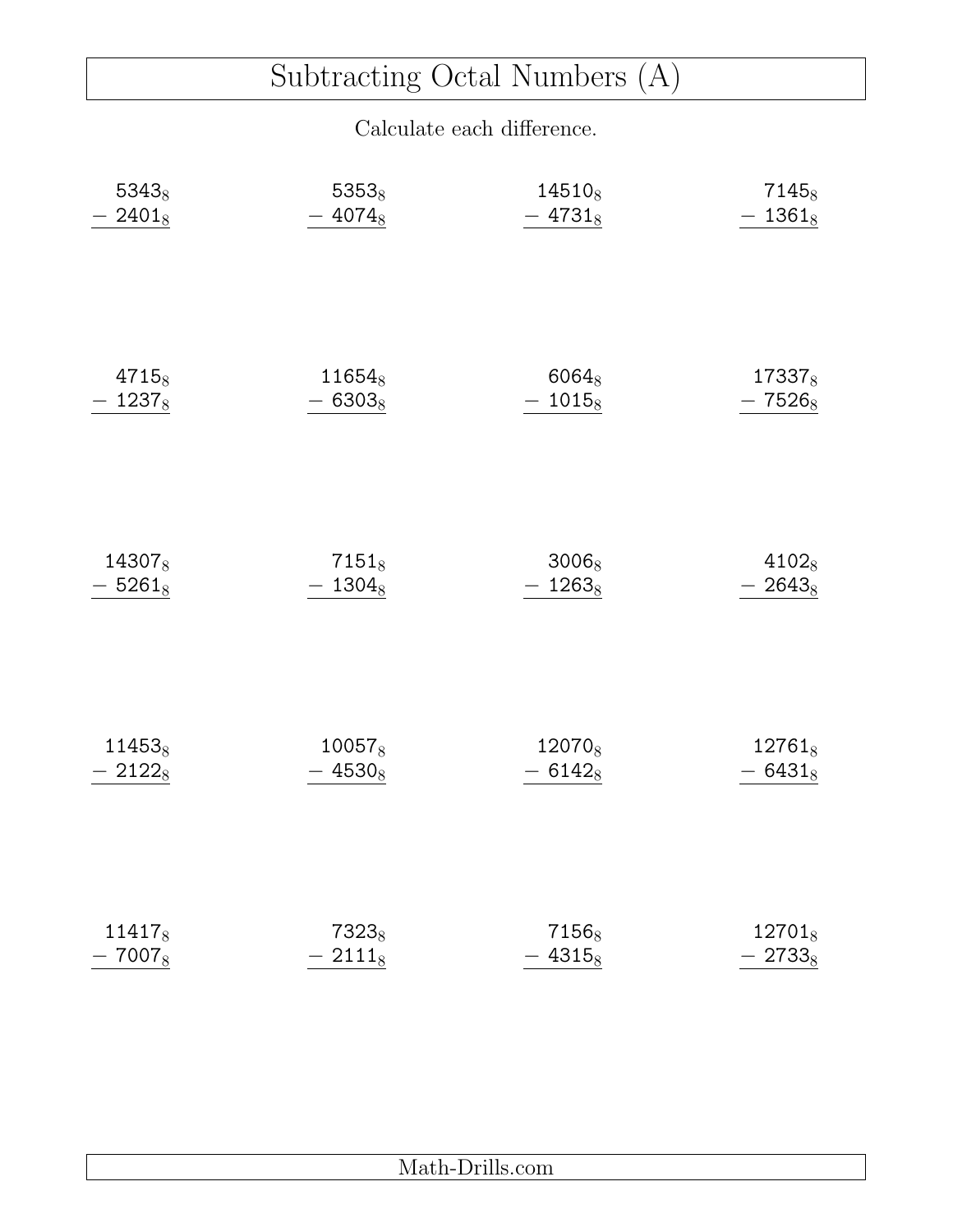### Subtracting Octal Numbers (A) Answers

| 53438             | 5353 <sub>8</sub> | $14510_8$          | 7145 <sub>8</sub>  |
|-------------------|-------------------|--------------------|--------------------|
| $2401_8$          | $-4074_8$         | $-4731_8$          | $-1361_8$          |
| $2742_8$          | 12578             | $7557_8$           | $5564_8$           |
| $4715_8$          | $11654_8$         | $6064_8$           | 17337 <sub>8</sub> |
| $1237_8$          | 63038             | $-1015_8$          | 7526 <sub>8</sub>  |
| 3456 <sub>8</sub> | $3351_8$          | $5047_8$           | $7611_8$           |
| 143078            | $7151_8$          | $3006_8$           | 4102 <sub>8</sub>  |
| $-5261_8$         | $-1304_8$         | $-1263_8$          | $-2643_8$          |
| 7026 <sub>8</sub> | 5645 <sub>8</sub> | $1523_8$           | $1237_8$           |
| $11453_8$         | $10057_8$         | 12070 <sub>8</sub> | $12761_8$          |
| $-21228$          | $-4530_8$         | $6142_8$           | $-6431_8$          |
| $7331_8$          | 3327 <sub>8</sub> | 37268              | $4330_8$           |
| 114178            | 7323 <sub>8</sub> | 7156 <sub>8</sub>  | $12701_8$          |
| 7007 $_8$         | $2111_8$          | $4315_8$           | $2733_8$           |
| $2410_8$          | 52128             | $2641_8$           | 7746 <sub>8</sub>  |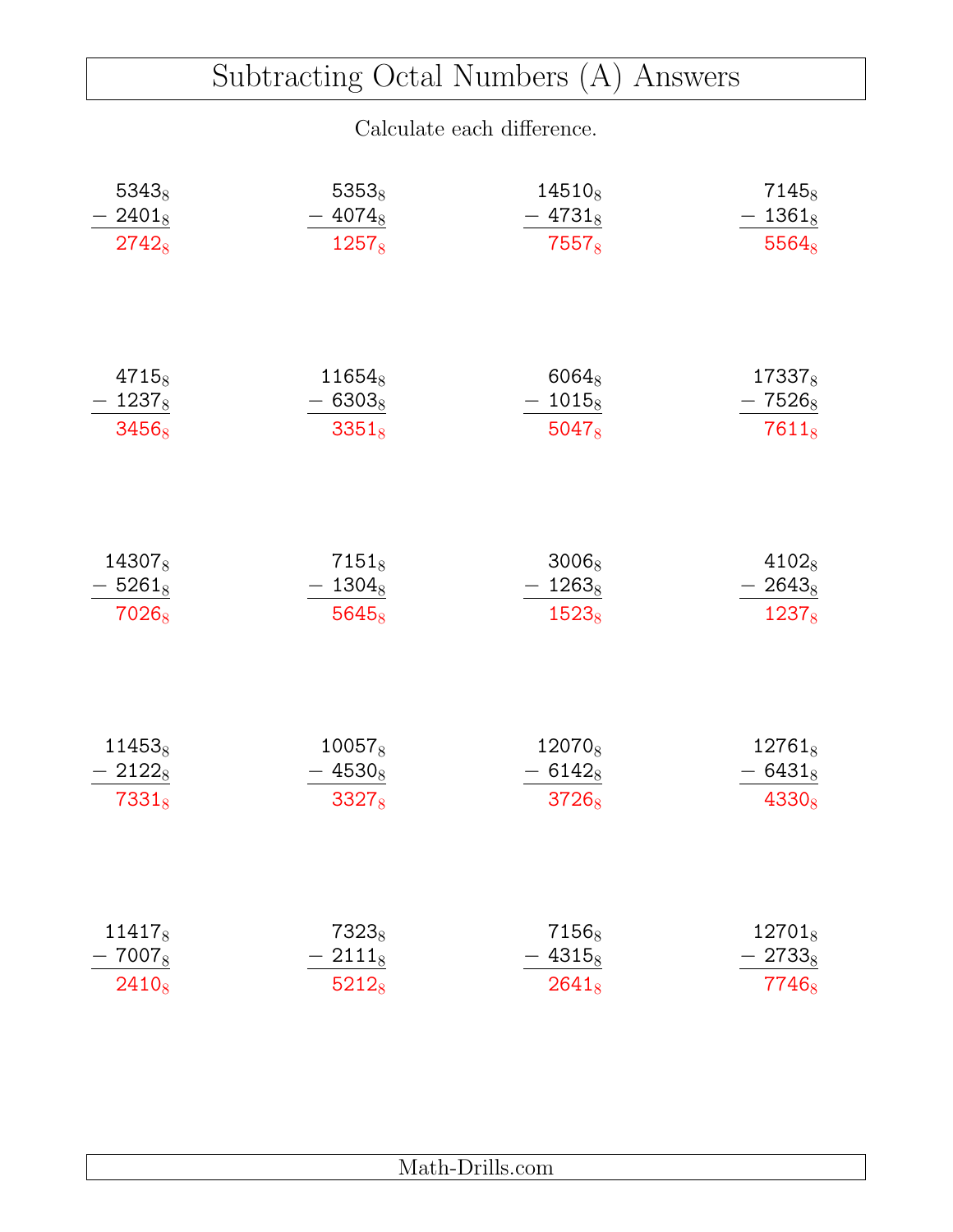# Subtracting Octal Numbers (B)

| 164668    | 146078             | 13360 <sub>8</sub> | 6600 <sub>8</sub>  |
|-----------|--------------------|--------------------|--------------------|
| $-7024_8$ | $-5304_8$          | $-6275_8$          | $-3755_8$          |
| $14045_8$ | 10272 <sub>8</sub> | 7135 <sub>8</sub>  | 12360 <sub>8</sub> |
| $-7671_8$ | $-4046_8$          | $-3500_8$          | $-6211_8$          |
| $11441_8$ | 7220 <sub>8</sub>  | 4530 <sub>8</sub>  | 7452 <sub>8</sub>  |
| $-4603_8$ | $-1021_8$          | $-3205_8$          | $-5675_8$          |
| $16510_8$ | 7310 <sub>8</sub>  | 11375 <sub>8</sub> | $5160_8$           |
| $-7173_8$ | $-2514_8$          | $-1466_8$          | $-1451_8$          |
| $5012_8$  | 5447 <sub>8</sub>  | 163238             | 13266 <sub>8</sub> |
| $-2763_8$ | $-2567_8$          | $-7134_8$          | $-5445_8$          |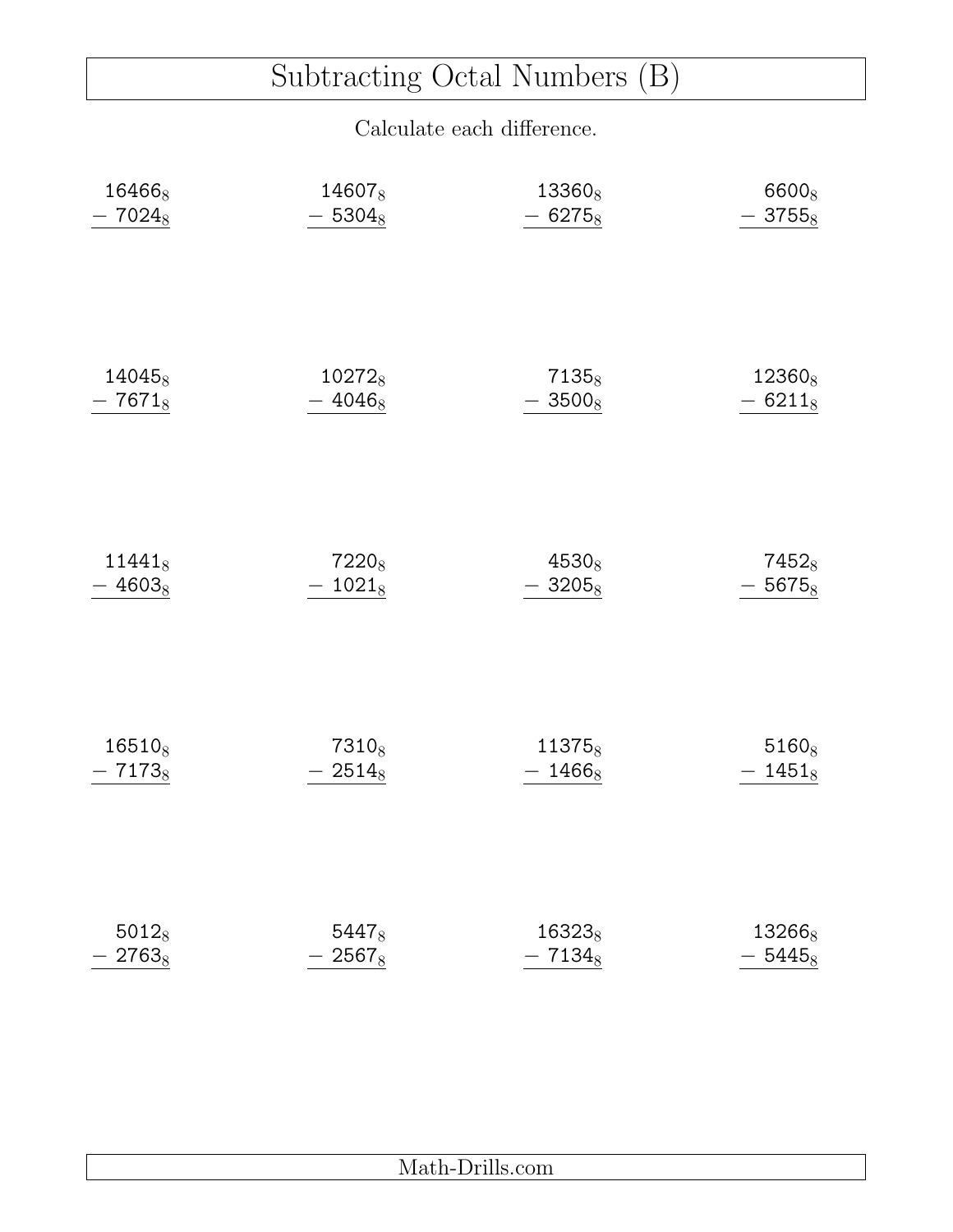### Subtracting Octal Numbers (B) Answers

| 164668             | 14607 <sub>8</sub> | 13360 <sub>8</sub> | 6600 <sub>8</sub>  |
|--------------------|--------------------|--------------------|--------------------|
| $7024_8$           | 5304 <sub>8</sub>  | $6275_8$           | $-3755_8$          |
| $7442_8$           | 7303 <sub>8</sub>  | $5063_8$           | $2623_8$           |
| 14045 <sub>8</sub> | 10272 <sub>8</sub> | 7135 <sub>8</sub>  | 12360 <sub>8</sub> |
| $-7671_8$          | 40468              | $-3500_8$          | $-6211_8$          |
| $4154_8$           | $4224_8$           | $3435_8$           | $4147_8$           |
| $11441_8$          | 7220 <sub>8</sub>  | $4530_8$           | 7452 <sub>8</sub>  |
| $-4603_8$          | $-1021_8$          | $-3205_8$          | $-5675_8$          |
| 4636 <sub>8</sub>  | 6177 <sub>8</sub>  | $1323_8$           | $1555_8$           |
| $16510_8$          | 7310 <sub>8</sub>  | 11375 <sub>8</sub> | $5160_8$           |
| $-7173_8$          | $-2514_8$          | $-1466_8$          | $-1451_8$          |
| 7315 <sub>8</sub>  | 4574 <sub>8</sub>  | 77078              | $3507_8$           |
| $5012_8$           | $5447_8$           | 16323 <sub>8</sub> | $13266_8$          |
| $2763_8$           | $2567_8$           | $7134_8$           | $5445_8$           |
| 2027 <sub>8</sub>  | 26608              | 7167 <sub>8</sub>  | $5621_8$           |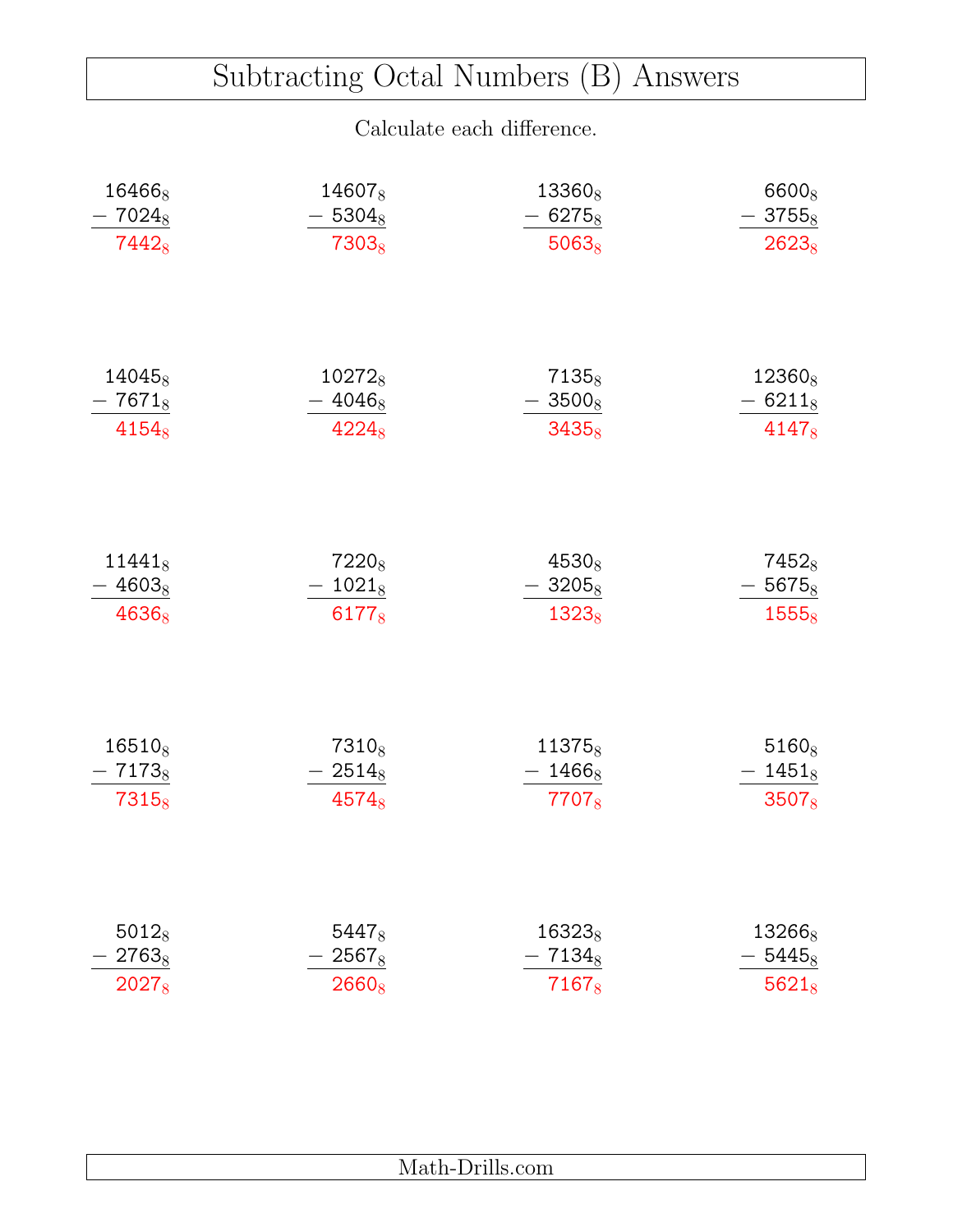# Subtracting Octal Numbers (C)

| 113568            | 7460 <sub>8</sub>  | 14215 <sub>8</sub> | 115258    |
|-------------------|--------------------|--------------------|-----------|
| $-2775_8$         | $-4607_8$          | $-6523_8$          | $-2350_8$ |
| $3274_8$          | 7300 <sub>8</sub>  | $4237_8$           | $14133_8$ |
| $-2226_8$         | $-1174_8$          | $-3075_8$          | $-6537_8$ |
| 111268            | 10016 <sub>8</sub> | 116448             | 64138     |
| $-4067_8$         | $-3425_8$          | $-4761_8$          | $-4311_8$ |
| 7213 <sub>8</sub> | 13174 <sub>8</sub> | $12661_8$          | $10555_8$ |
| $-1506_8$         | $-6077_8$          | $-5150_8$          | $-5621_8$ |
| 126138            | $4135_8$           | $5037_8$           | $10012_8$ |
| $-5110_8$         | $-1673_8$          | $-3464_8$          | $-4571_8$ |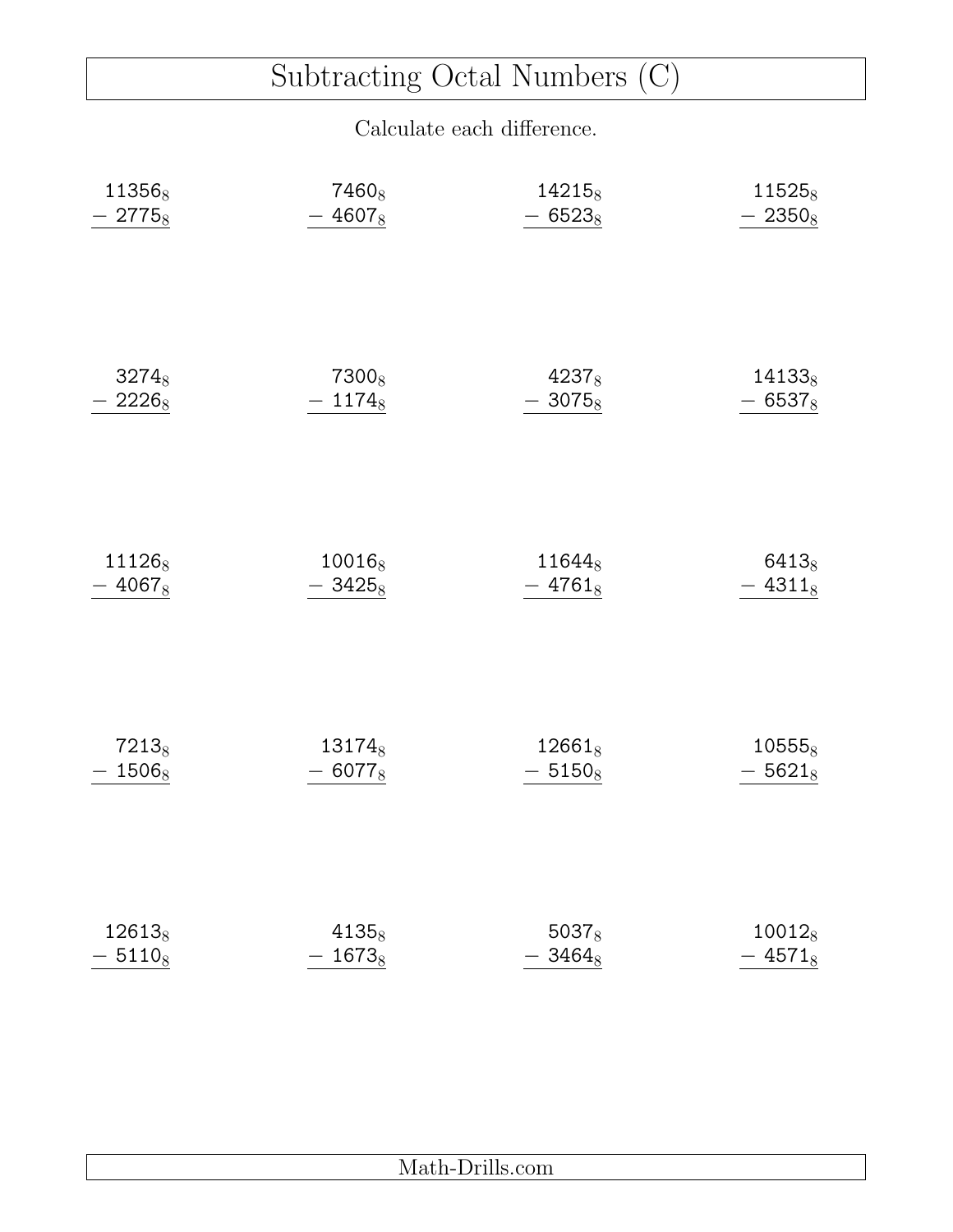### Subtracting Octal Numbers (C) Answers

| 11356 <sub>8</sub>                | 7460 <sub>8</sub>                                   | 14215 <sub>8</sub>             | 11525 <sub>8</sub>                                         |
|-----------------------------------|-----------------------------------------------------|--------------------------------|------------------------------------------------------------|
| $-2775_8$                         | $-4607_8$                                           | 65238                          | $-2350_8$                                                  |
| $6361_8$                          | $2651_8$                                            | 54728                          | $7155_8$                                                   |
| $3274_8$<br>$-2226_8$<br>$1046_8$ | 7300 <sub>8</sub><br>$-1174_8$<br>6104 <sub>8</sub> | $4237_8$<br>$-3075_8$<br>11428 | $14133_8$<br>65378<br>$\overline{\phantom{0}}$<br>$5374_8$ |
| 111268                            | $10016_8$                                           | 116448                         | $6413_8$                                                   |
| $-4067_8$                         | $-3425_8$                                           | $-4761_8$                      | $-4311_8$                                                  |
| $5037_8$                          | $4371_8$                                            | $4663_8$                       | $2102_8$                                                   |
| 7213 <sub>8</sub>                 | 13174 <sub>8</sub>                                  | $12661_8$                      | $10555_8$                                                  |
| $1506_8$                          | $-6077_8$                                           | $-51508$                       | $-5621_8$                                                  |
| $5505_8$                          | $5075_8$                                            | $5511_8$                       | $2734_8$                                                   |
| 12613 <sub>8</sub>                | $4135_8$                                            | $5037_8$                       | $10012_8$                                                  |
| $5110_8$                          | $1673_8$                                            | $3464_8$                       | $4571_8$                                                   |
| $5503_8$                          | 22428                                               | $1353_8$                       | $3221_8$                                                   |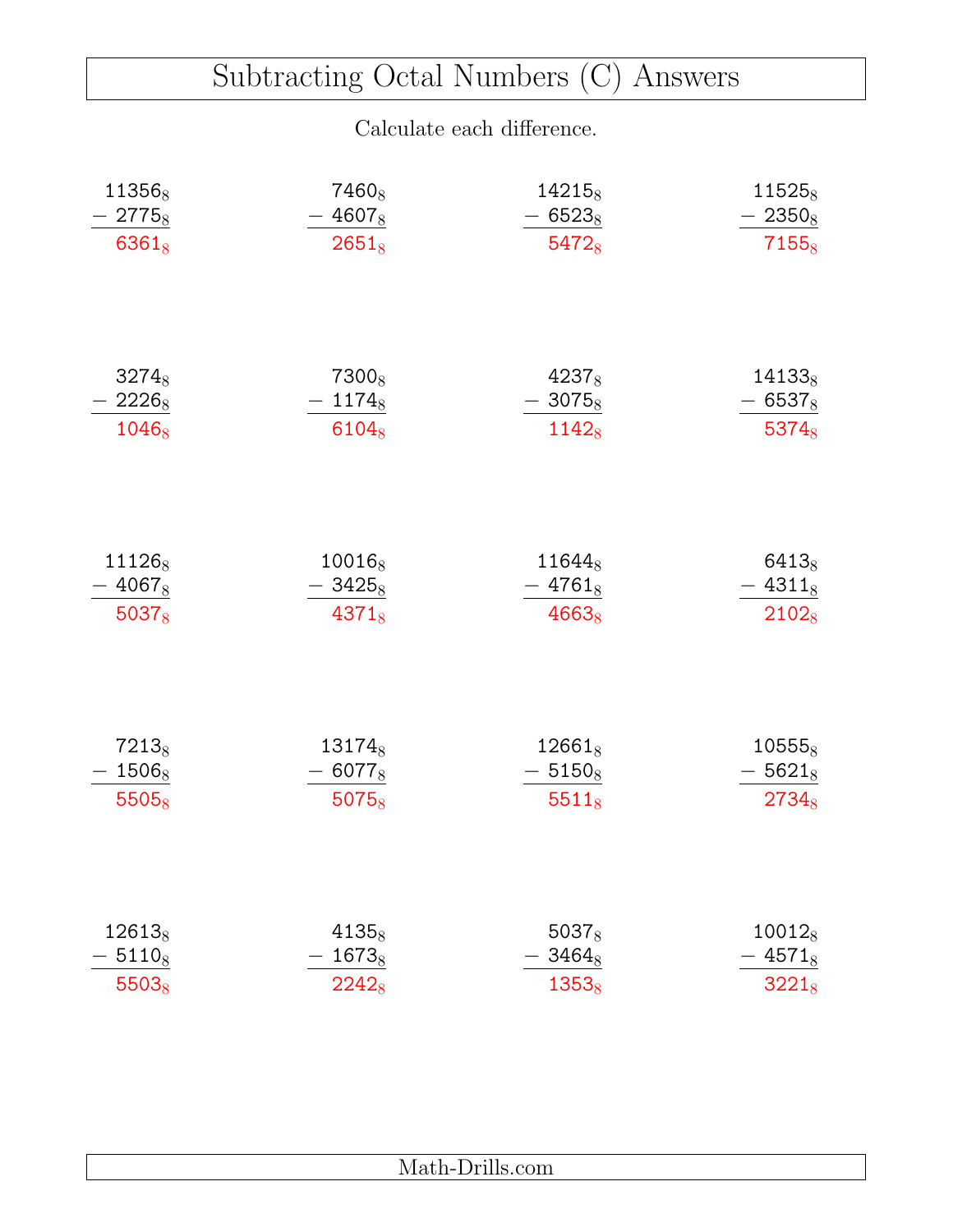# Subtracting Octal Numbers (D)

| 134578    | 172378             | 63338              | 6630 <sub>8</sub>  |
|-----------|--------------------|--------------------|--------------------|
| $-3574_8$ | $-7633_8$          | $-2056_8$          | $-1624_8$          |
| $6124_8$  | 7574 <sub>8</sub>  | $6565_8$           | $10713_8$          |
| $-4647_8$ | $-5263_8$          | $-3237_8$          | $-7437_8$          |
| 120378    | 13470 <sub>8</sub> | $14731_8$          | 134278             |
| $-7131_8$ | $-5427_8$          | $-6513_8$          | $-3533_8$          |
| 111458    | 7604 <sub>8</sub>  | 15063 <sub>8</sub> | 17167 <sub>8</sub> |
| $-2050_8$ | $-4212_8$          | $-5220_8$          | $-7476_8$          |
| $11711_8$ | 13704 <sub>8</sub> | $5010_8$           | 7555 <sub>8</sub>  |
| $-6301_8$ | $-7400_8$          | $-1024_8$          | $-2605_8$          |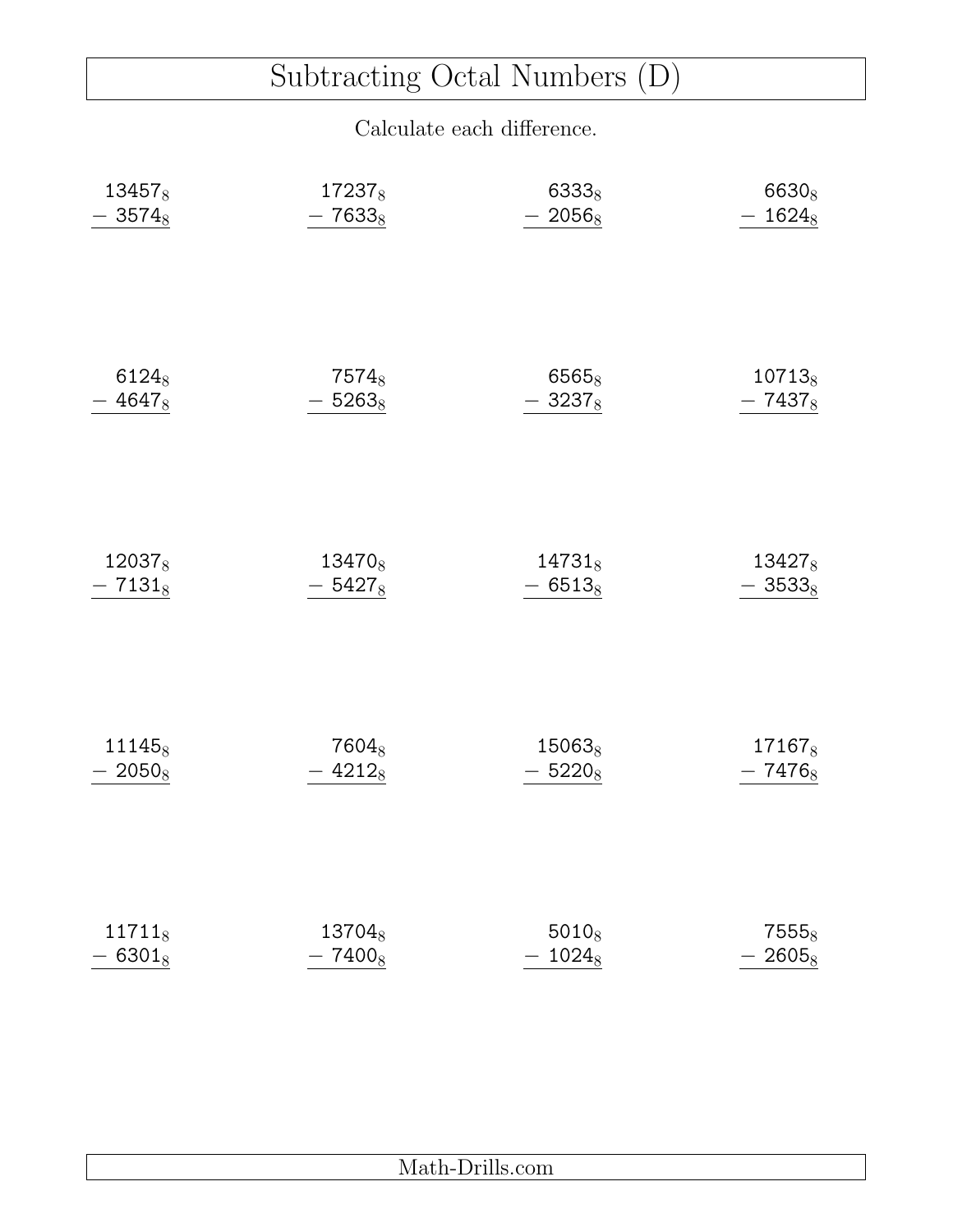### Subtracting Octal Numbers (D) Answers

| 13457 <sub>8</sub> | 172378             | 6333 <sub>8</sub> | 6630 <sub>8</sub>  |
|--------------------|--------------------|-------------------|--------------------|
| $3574_8$           | $7633_8$           | $-2056_8$         | $-1624_8$          |
| 7663 <sub>8</sub>  | 7404 <sub>8</sub>  | 42558             | $5004_8$           |
| $6124_8$           | 7574 <sub>8</sub>  | 6565 <sub>8</sub> | $10713_8$          |
| $-4647_8$          | $-5263_8$          | $-3237_8$         | $-7437_8$          |
| 12558              | $2311_8$           | 33268             | $1254_8$           |
| 120378             | 13470 <sub>8</sub> | $14731_8$         | 134278             |
| $-7131_8$          | $-5427_8$          | $-6513_8$         | $-3533_8$          |
| 2706 <sub>8</sub>  | $6041_8$           | 6216 <sub>8</sub> | 7674 $8$           |
| 11145 <sub>8</sub> | 7604 <sub>8</sub>  | $15063_8$         | 17167 <sub>8</sub> |
| $-2050_8$          | $-4212_8$          | $-5220_8$         | $-7476_8$          |
| 7075 <sub>8</sub>  | $3372_8$           | 7643 <sub>8</sub> | $7471_8$           |
| $11711_8$          | 13704 <sub>8</sub> | $5010_8$          | $7555_8$           |
| $6301_8$           | 74008              | $1024_8$          | $2605_8$           |
| $3410_8$           | $4304_8$           | $3764_8$          | 47508              |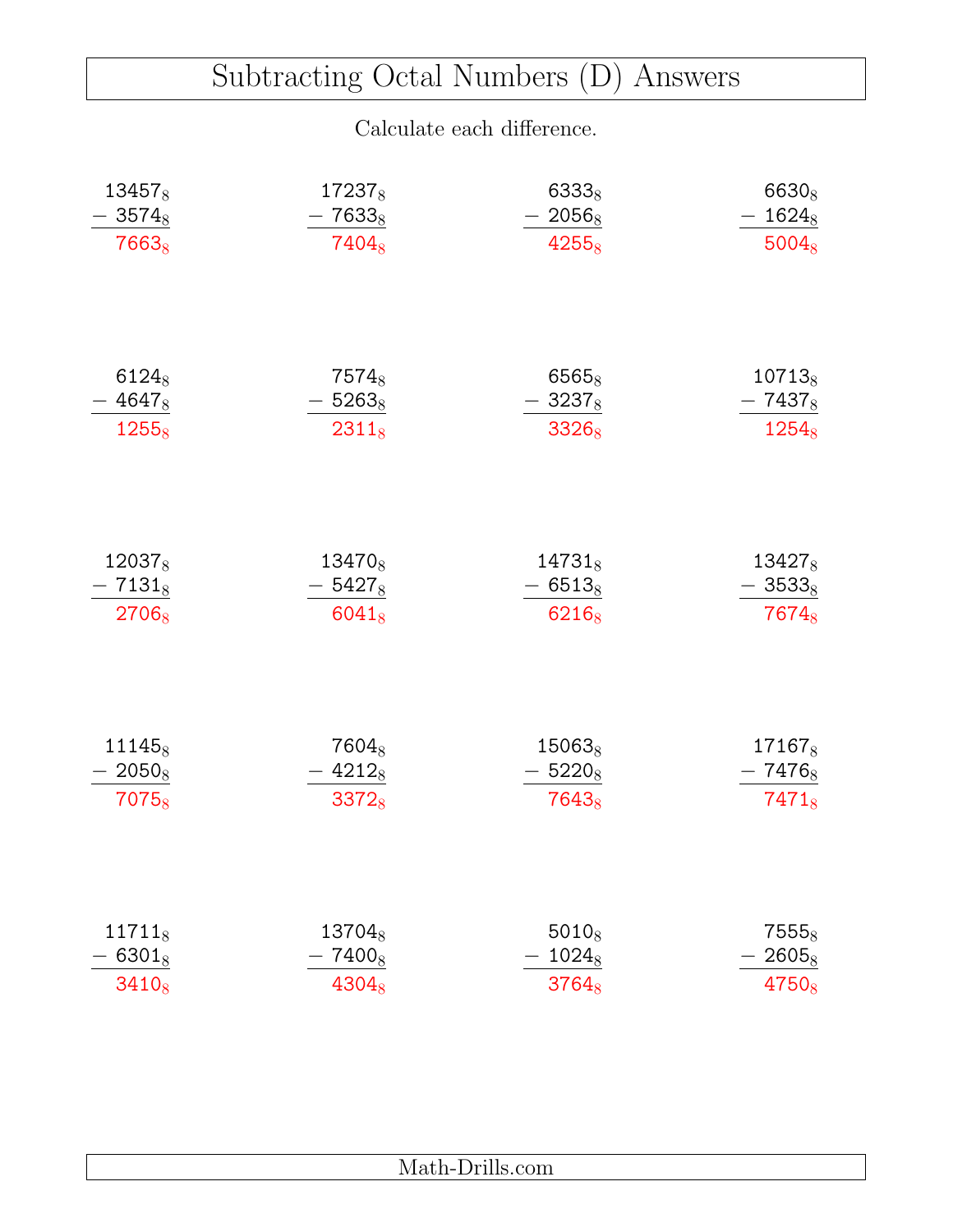# Subtracting Octal Numbers (E)

| $10171_8$          | 12660 <sub>8</sub> | 6600 <sub>8</sub> | 71728     |
|--------------------|--------------------|-------------------|-----------|
| $-3747_8$          | $-3201_8$          | $-1716_8$         | $-5630_8$ |
| $6742_8$           | 14067 <sub>8</sub> | $4044_8$          | $5144_8$  |
| $-5022_8$          | $-7412_8$          | $-2170_8$         | $-2454_8$ |
| 137528             | $5761_8$           | 126428            | 117178    |
| $-5567_8$          | $-1554_8$          | $-3412_8$         | $-5311_8$ |
| 16205 <sub>8</sub> | 12424 <sub>8</sub> | 4426 <sub>8</sub> | 75478     |
| $-6544_8$          | $-5033_8$          | $-3332_8$         | $-2132_8$ |
| 13530 <sub>8</sub> | 13234 <sub>8</sub> | $16610_8$         | $7005_8$  |
| $-5037_8$          | $-5035_8$          | $-7170_8$         | $-1746_8$ |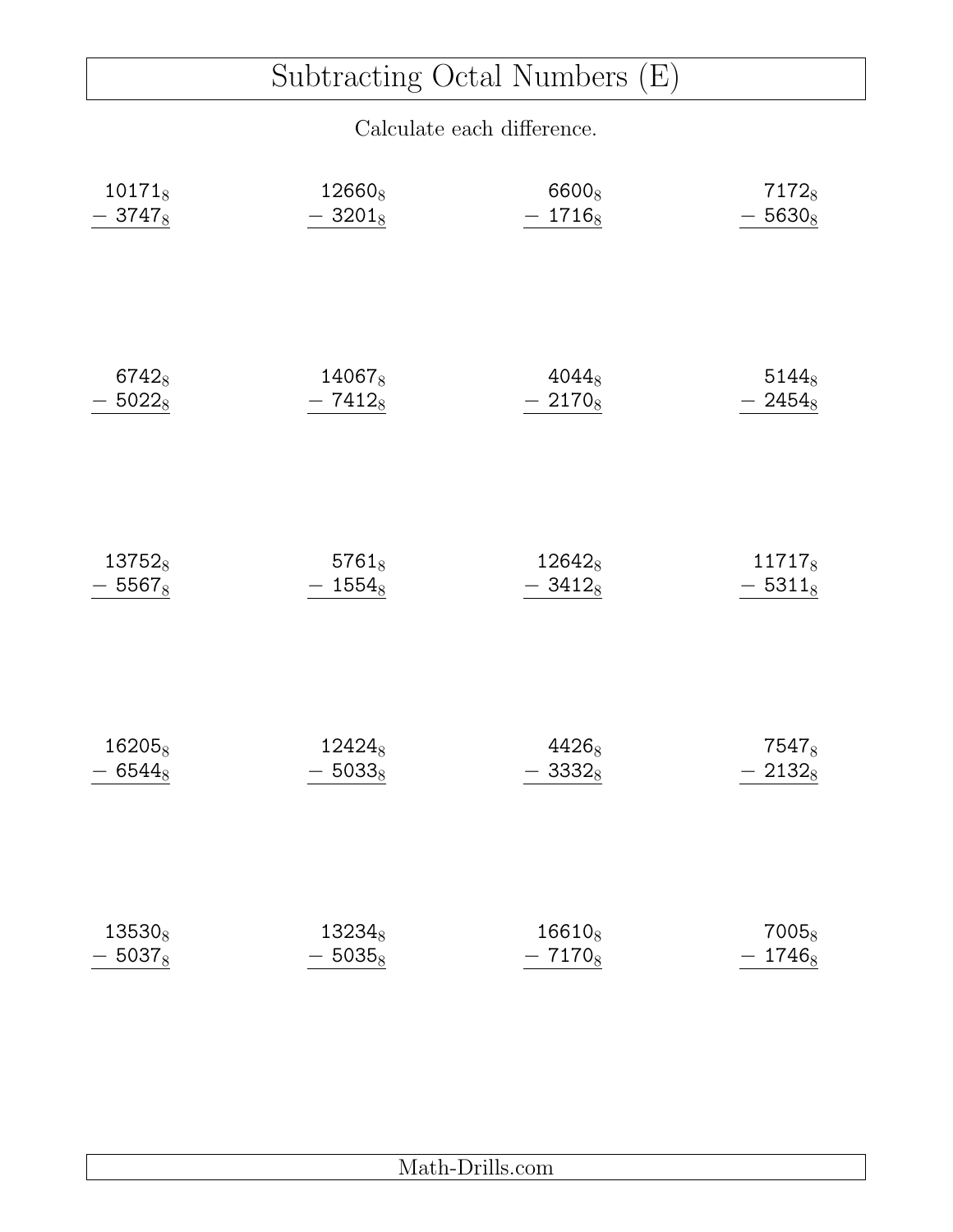### Subtracting Octal Numbers (E) Answers

| $10171_8$          | 12660 <sub>8</sub> | 6600 <sub>8</sub>  | 7172 <sub>8</sub> |
|--------------------|--------------------|--------------------|-------------------|
| $-3747_8$          | $-3201_8$          | $-1716_8$          | $-5630_8$         |
| $4222_8$           | 7457 <sub>8</sub>  | $4662_8$           | $1342_8$          |
| $6742_8$           | 14067 <sub>8</sub> | $4044_8$           | $5144_8$          |
| $-5022_8$          | $-7412_8$          | $-2170_8$          | $-2454_8$         |
| 1720 <sub>8</sub>  | 4455 <sub>8</sub>  | $1654_8$           | 2470 <sub>8</sub> |
| 137528             | $5761_8$           | 12642 <sub>8</sub> | 117178            |
| $-5567_8$          | $-1554_8$          | $-3412_8$          | $-5311_8$         |
| 61638              | 42058              | 7230 <sub>8</sub>  | 44068             |
| $16205_8$          | 12424 <sub>8</sub> | 44268              | 7547 <sub>8</sub> |
| $-6544_8$          | $-5033_8$          | $-3332_{8}$        | $-21328$          |
| $7441_8$           | $5371_8$           | $1074_8$           | $5415_8$          |
| 13530 <sub>8</sub> | $13234_8$          | 16610 <sub>8</sub> | 7005 <sub>8</sub> |
| $5037_8$           | $5035_8$           | 71708              | $1746_8$          |
| $6471_8$           | 61778              | 7420 <sub>8</sub>  | $5037_8$          |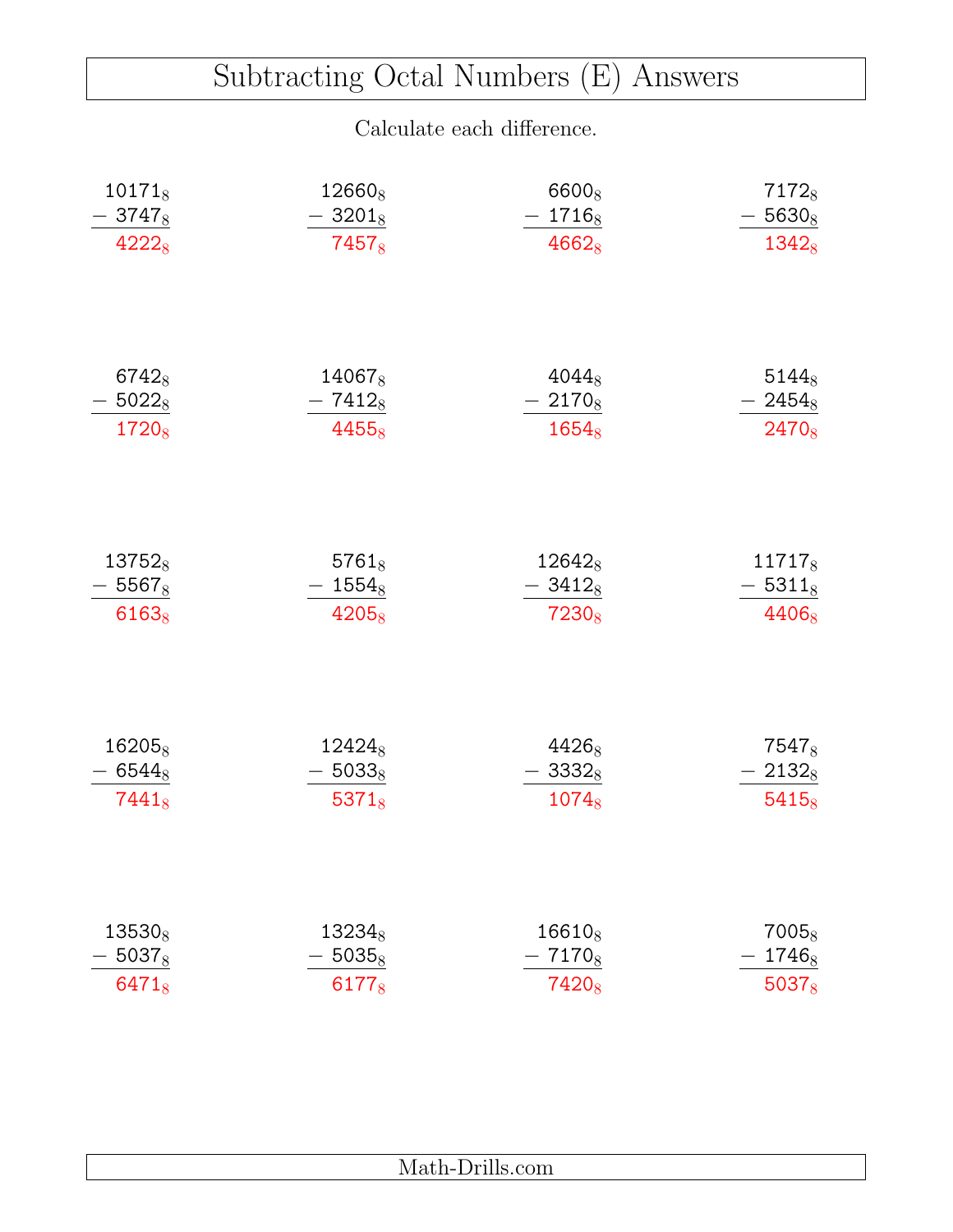# Subtracting Octal Numbers (F)

| 112348    | 71778              | 67738              | 7776 <sub>8</sub>  |
|-----------|--------------------|--------------------|--------------------|
| $-5241_8$ | $-4174_8$          | $-4401_8$          | $-4065_8$          |
| $2743_8$  | $5250_8$           | 7207 <sub>8</sub>  | 13577 <sub>8</sub> |
| $1232_8$  | $-1275_8$          | $-1442_8$          | $-3705_8$          |
| 122748    | 56068              | 13054 <sub>8</sub> | $4517_8$           |
| $-7741_8$ | $-2304_8$          | $-3343_8$          | $-1504_8$          |
| $12771_8$ | $7252_8$           | 15717 <sub>8</sub> | 6606 <sub>8</sub>  |
| $-7271_8$ | $-3651_8$          | $-7542_8$          | $-1233_8$          |
| 113008    | 11326 <sub>8</sub> | 12165 <sub>8</sub> | 12734 <sub>8</sub> |
| $-6467_8$ | $-6245_8$          | $-7522_8$          | $-6736_8$          |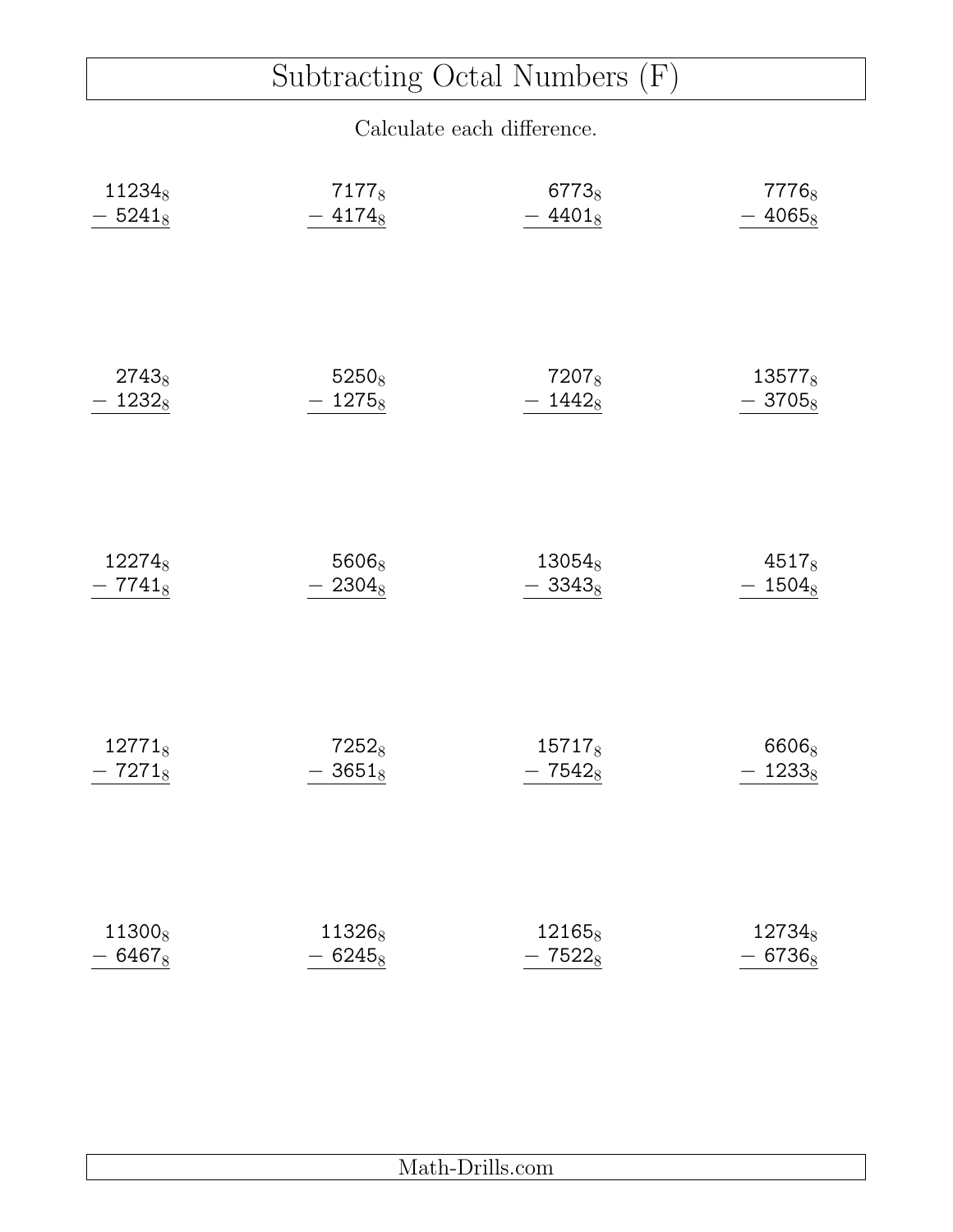### Subtracting Octal Numbers (F) Answers

| 112348             | 7177 <sub>8</sub>  | 67738              | 7776 <sub>8</sub>  |
|--------------------|--------------------|--------------------|--------------------|
| $-5241_8$          | $-4174_8$          | $-4401_8$          | $-4065_8$          |
| $3773_8$           | $3003_8$           | 23728              | $3711_8$           |
| $2743_8$           | $5250_8$           | 7207 <sub>8</sub>  | $13577_8$          |
| $-1232_8$          | $-1275_8$          | $-1442_8$          | $-3705_8$          |
| $1511_8$           | $3753_8$           | $5545_8$           | 7672 <sub>8</sub>  |
| 12274 <sub>8</sub> | 5606 <sub>8</sub>  | $13054_8$          | $4517_8$           |
| $-7741_8$          | $-2304_8$          | $-3343_8$          | $-1504_8$          |
| $2333_8$           | 33028              | $7511_8$           | $3013_8$           |
| $12771_8$          | $7252_8$           | 15717 <sub>8</sub> | 6606 <sub>8</sub>  |
| $-7271_8$          | $-3651_8$          | $-7542_8$          | $-1233_8$          |
| $3500_8$           | $3401_8$           | $6155_8$           | $5353_8$           |
| 11300 <sub>8</sub> | 11326 <sub>8</sub> | 12165 <sub>8</sub> | 12734 <sub>8</sub> |
| 6467 <sub>8</sub>  | $6245_8$           | $7522_8$           | $-6736_8$          |
| $2611_8$           | $3061_8$           | 24438              | 3776 <sub>8</sub>  |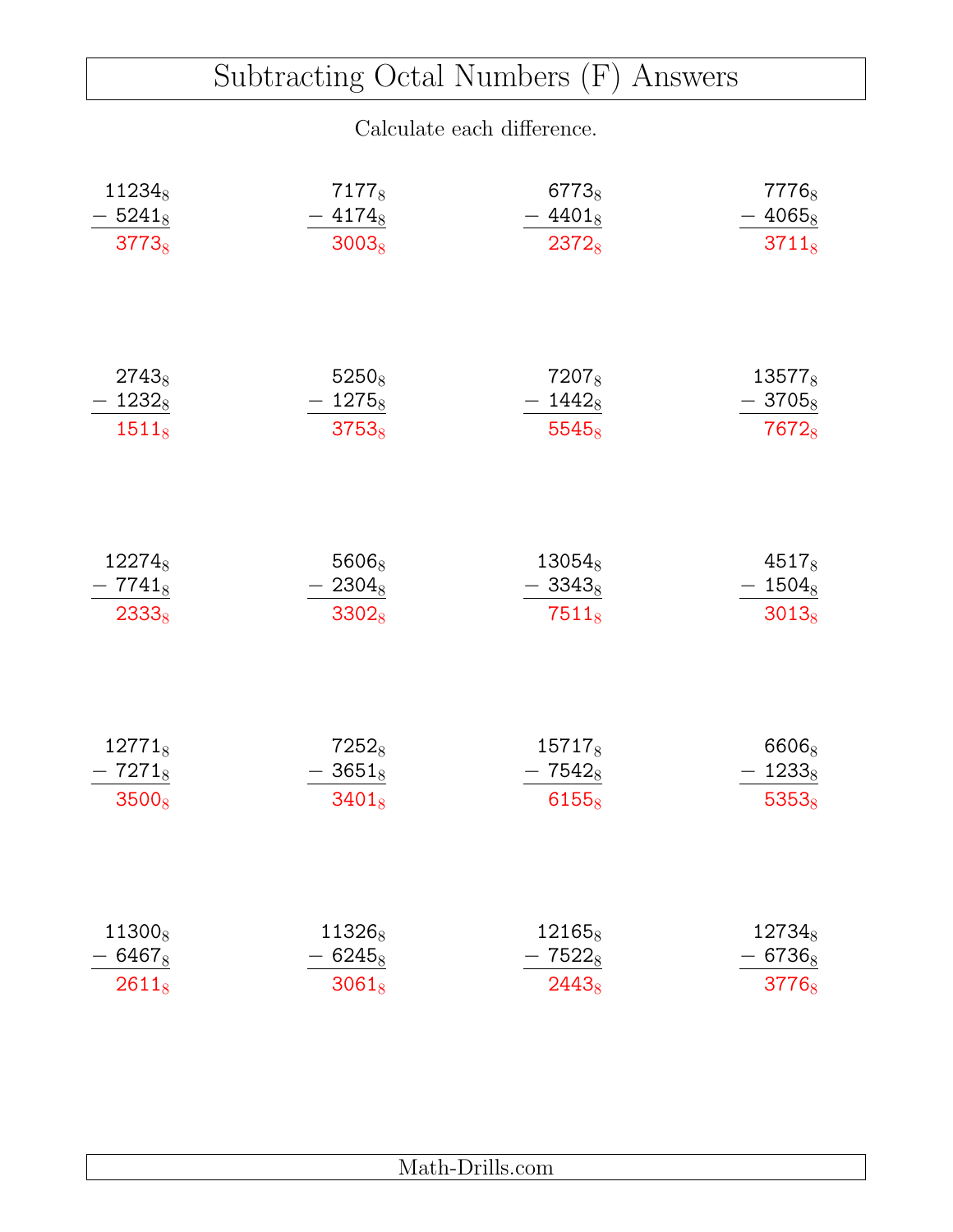# Subtracting Octal Numbers (G)

| 120778             | 10200 <sub>8</sub> | 43268              | 66768             |
|--------------------|--------------------|--------------------|-------------------|
| $-6276_8$          | $-1601_8$          | $-3123_8$          | $-5052_8$         |
| 10620 <sub>8</sub> | $4520_8$           | 13146 <sub>8</sub> | 7224 <sub>8</sub> |
| $-4363_8$          | $-2455_8$          | $-5577_8$          | $-4240_8$         |
| 64768              | 12250 <sub>8</sub> | 6504 <sub>8</sub>  | 170478            |
| $-2460_8$          | $-3237_8$          | $-4550_8$          | $-7450_8$         |
| 7260 <sub>8</sub>  | 103748             | $4620_8$           | 6506 <sub>8</sub> |
| $-6105_8$          | $-3251_8$          | $-1331_8$          | 22228             |
| 146248             | 5656 <sub>8</sub>  | 7043 <sub>8</sub>  | $10401_8$         |
| $-6666_8$          | $-3055_8$          | $-5030_8$          | $-3666_8$         |

| - |
|---|
|   |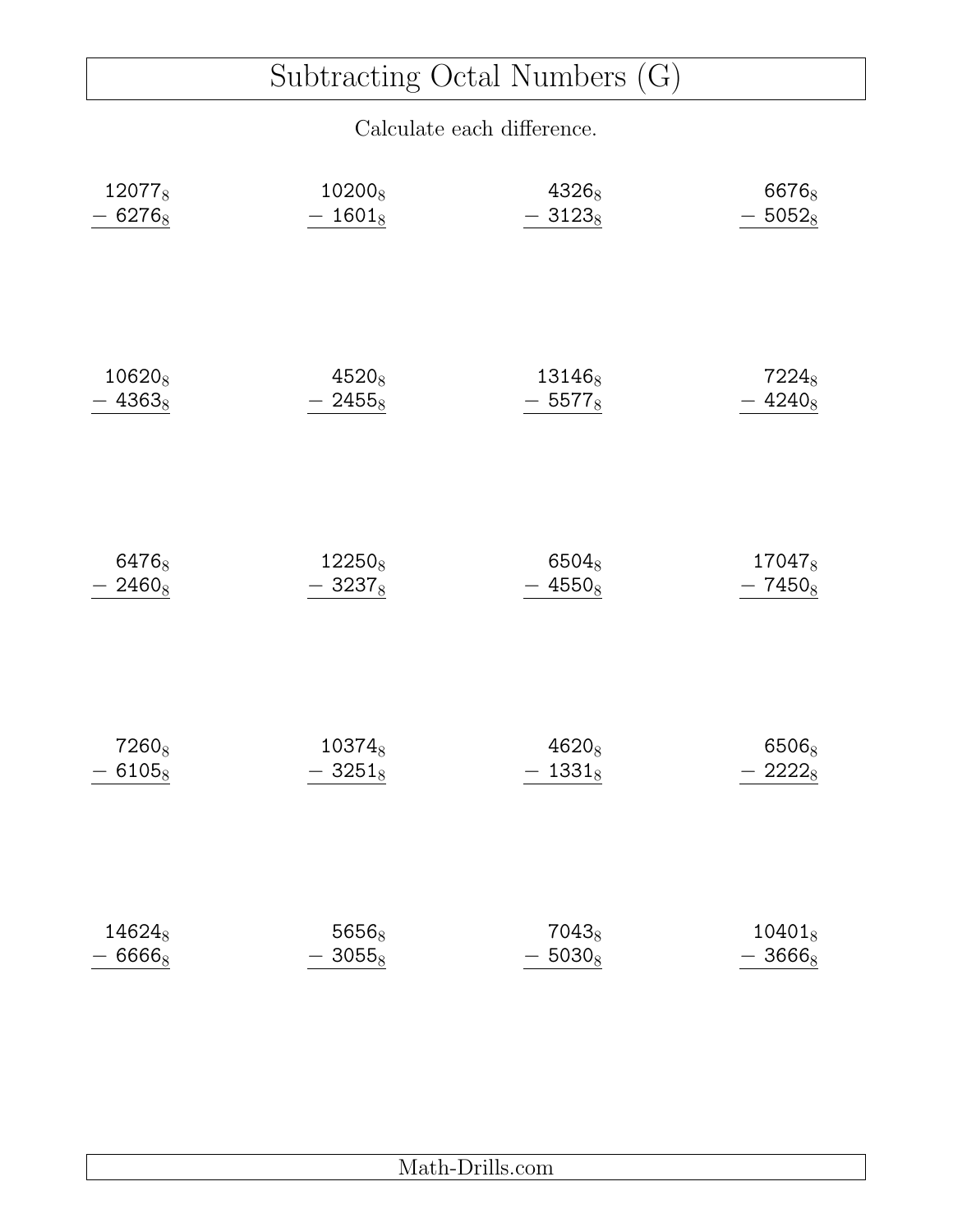### Subtracting Octal Numbers (G) Answers

| 120778            | 102008             | 43268             | 66768             |
|-------------------|--------------------|-------------------|-------------------|
| $-6276_8$         | 1601 <sub>8</sub>  | $-3123_8$         | $-5052_8$         |
| $3601_8$          | 63778              | $1203_8$          | $1624_8$          |
| $10620_8$         | $4520_8$           | $13146_8$         | 7224 <sub>8</sub> |
| $-4363_8$         | $-2455_8$          | $-5577_8$         | $-4240_8$         |
| $4235_8$          | $2043_8$           | $5347_8$          | $2764_8$          |
| 64768             | 12250 <sub>8</sub> | 65048             | 170478            |
| $-2460_8$         | $-3237_8$          | $4550_8$          | $-7450_8$         |
| 4016 <sub>8</sub> | $7011_8$           | 1734 <sub>8</sub> | 7377 <sub>8</sub> |
| 7260 <sub>8</sub> | 10374 <sub>8</sub> | $4620_8$          | 6506 <sub>8</sub> |
| $-6105_8$         | $-3251_8$          | $-1331_8$         | 22228             |
| $1153_8$          | $5123_8$           | 32678             | $4264_8$          |
| 146248            | 56568              | $7043_8$          | $10401_8$         |
| 66668             | $3055_8$           | $5030_8$          | $3666_8$          |
| 57368             | $2601_8$           | $2013_8$          | $4513_8$          |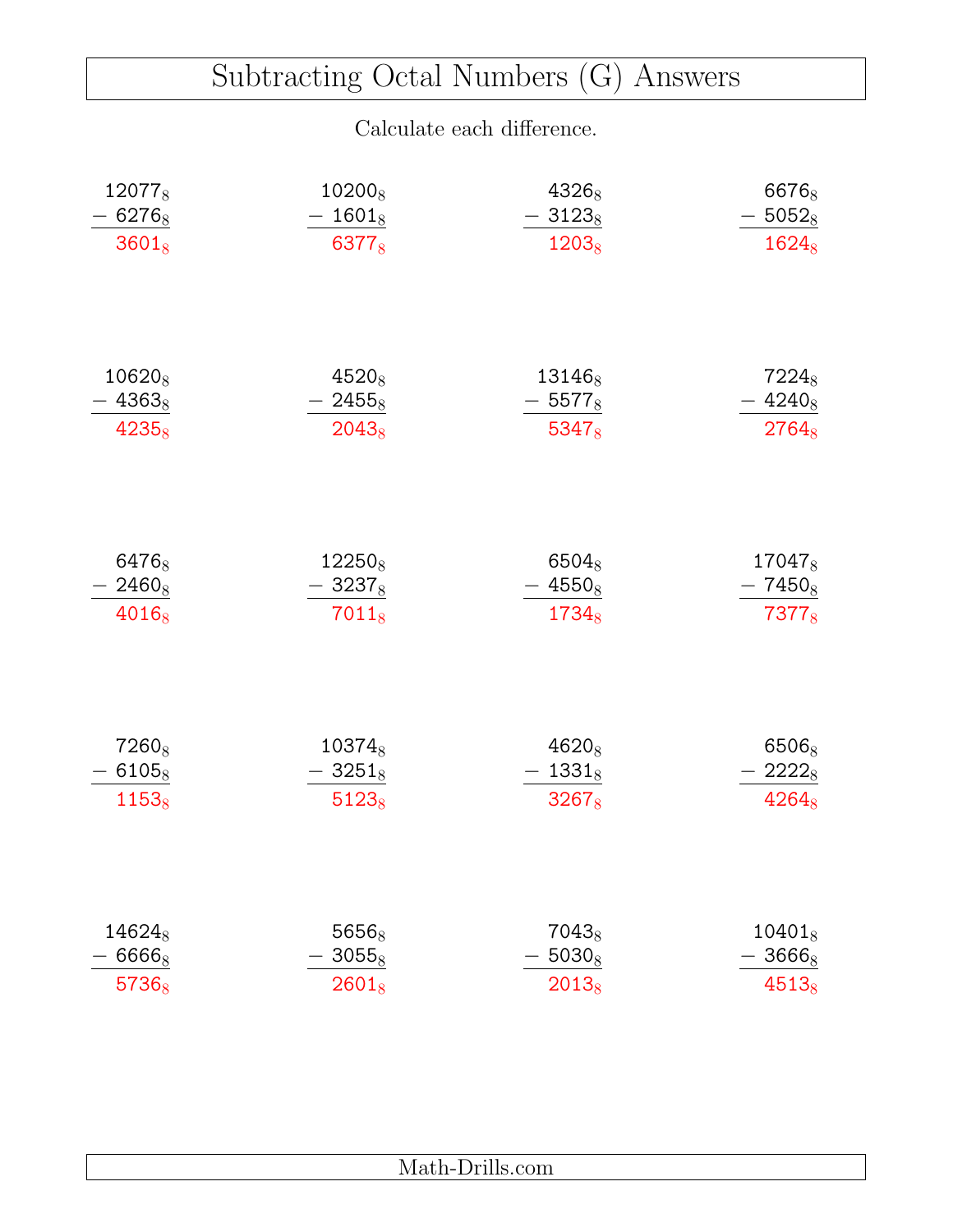# Subtracting Octal Numbers (H)

| 57658              | 124478             | 117708             | 56248              |
|--------------------|--------------------|--------------------|--------------------|
| $-3357_8$          | $-7163_8$          | $-6077_8$          | $-1015_8$          |
| 13274 <sub>8</sub> | 13240 <sub>8</sub> | 16550 <sub>8</sub> | 107328             |
| $-5661_8$          | $-7744_8$          | $-7133_8$          | $-1067_8$          |
| 12654 <sub>8</sub> | $5327_8$           | $10235_8$          | $7251_8$           |
| $-5774_8$          | $-3232_8$          | $-1040_8$          | $-4664_8$          |
| $5042_8$           | 12126 <sub>8</sub> | 12055 <sub>8</sub> | 14063 <sub>8</sub> |
| $-1365_8$          | $-3005_8$          | $-4653_8$          | $-41018$           |
| 127568             | $10625_8$          | 6320 <sub>8</sub>  | $10512_8$          |
| $-7517_8$          | $-6251_8$          | $-1305_8$          | $-6245_8$          |

| <b>STATE</b><br>***<br>-<br>.<br>–<br>-- |
|------------------------------------------|
|                                          |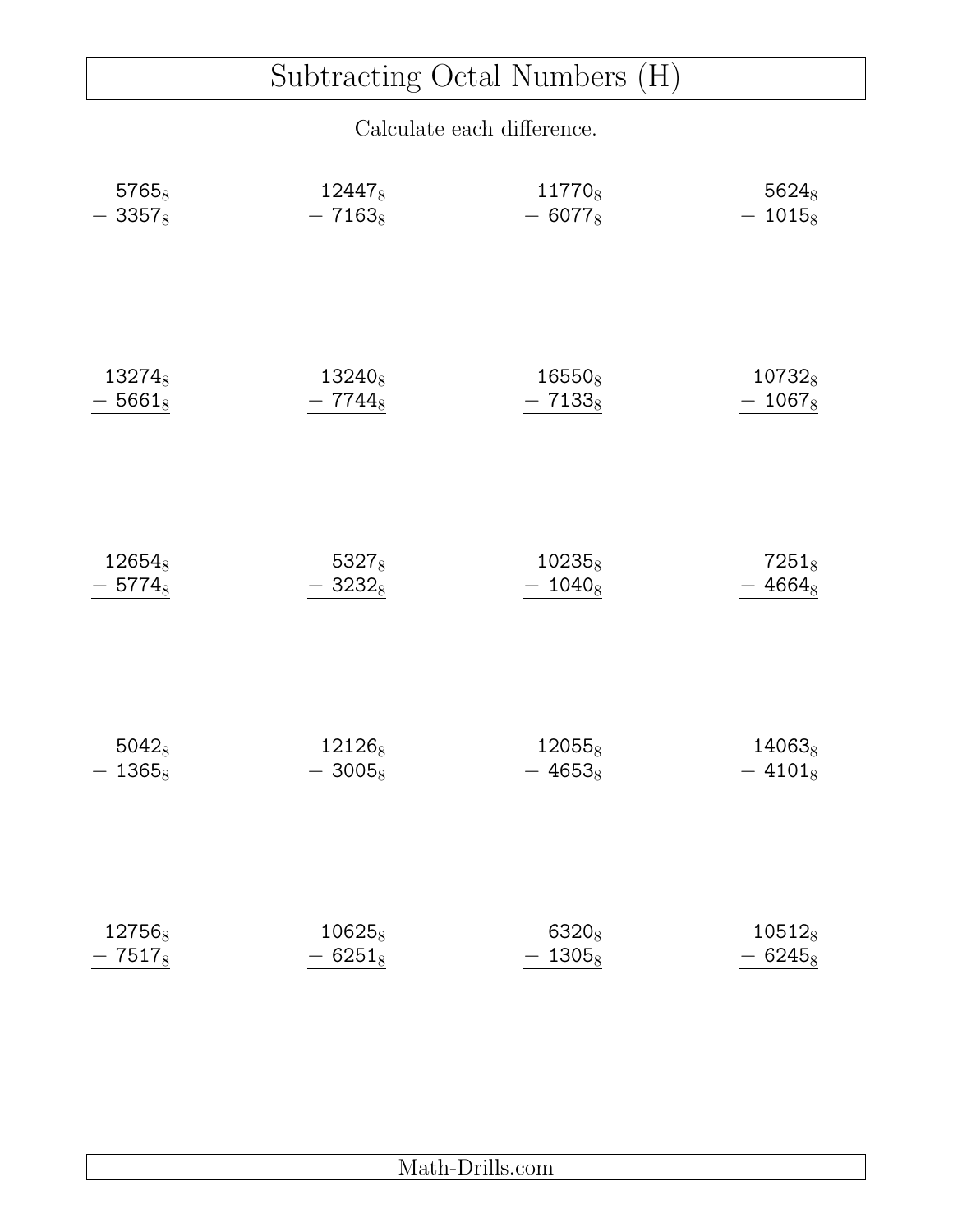### Subtracting Octal Numbers (H) Answers

| 57658                                       | 12447 <sub>8</sub>             | 117708                                   | $5624_8$                                                     |
|---------------------------------------------|--------------------------------|------------------------------------------|--------------------------------------------------------------|
| $-3357_8$                                   | $-7163_8$                      | $-6077_8$                                | $-1015_8$                                                    |
| 2406 <sub>8</sub>                           | $3264_8$                       | $3671_8$                                 | 4607 <sub>8</sub>                                            |
| $13274_8$                                   | 13240 <sub>8</sub>             | $16550_8$                                | $10732_8$                                                    |
| $-5661_8$                                   | $-7744_8$                      | $-7133_8$                                | $1067_8$                                                     |
| $5413_8$                                    | $3274_8$                       | $7415_8$                                 | $7643_8$                                                     |
| 12654 <sub>8</sub><br>$-5774_8$<br>$4660_8$ | 53278<br>$-3232_8$<br>$2075_8$ | 10235 <sub>8</sub><br>$-1040_8$<br>71758 | $7251_8$<br>$4664_8$<br>$\overline{\phantom{0}}$<br>$2365_8$ |
| $5042_8$                                    | 12126 <sub>8</sub>             | $12055_8$                                | $14063_8$                                                    |
| $-1365_8$                                   | $-3005_8$                      | $-4653_8$                                | $-41018$                                                     |
| $3455_8$                                    | $7121_8$                       | 52028                                    | 77628                                                        |
| 12756 <sub>8</sub>                          | $10625_8$                      | 6320 <sub>8</sub>                        | $10512_8$                                                    |
| 7517 <sub>8</sub>                           | $6251_8$                       | $1305_8$                                 | $6245_8$                                                     |
| 32378                                       | $2354_8$                       | $5013_8$                                 | 22458                                                        |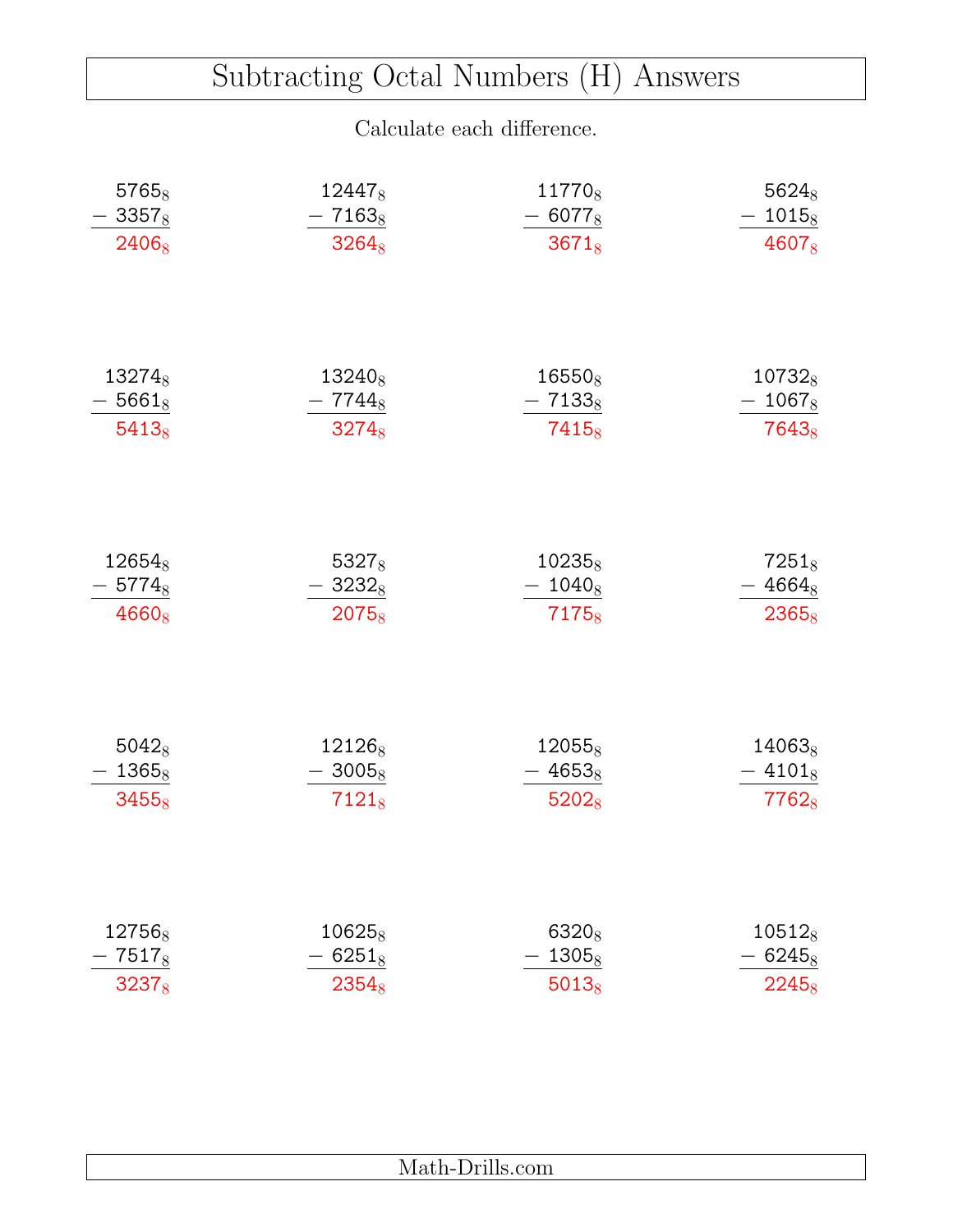# Subtracting Octal Numbers (I)

| 103578             | 10140 <sub>8</sub> | 12345 <sub>8</sub> | 10767 <sub>8</sub> |
|--------------------|--------------------|--------------------|--------------------|
| $-6570_8$          | $-4451_8$          | $-7501_8$          | $-3417_8$          |
| 6146 <sub>8</sub>  | $14265_8$          | 16377 <sub>8</sub> | 104778             |
| $3730_8$           | $-6517_8$          | $-7073_8$          | $-1377_8$          |
| 15562 <sub>8</sub> | $10604_8$          | 6154 <sub>8</sub>  | 104248             |
| $-7644_8$          | $-2104_8$          | $-3357_8$          | $-5763_8$          |
| 11760 <sub>8</sub> | $7215_8$           | $13412_8$          | 6536 <sub>8</sub>  |
| $-3023_8$          | $-4360_8$          | $-4004_8$          | $-5262_8$          |
| 45058              | 141268             | 10573 <sub>8</sub> | 11564 <sub>8</sub> |
| $-1376_8$          | $-6267_8$          | $-2302_8$          | $-4571_8$          |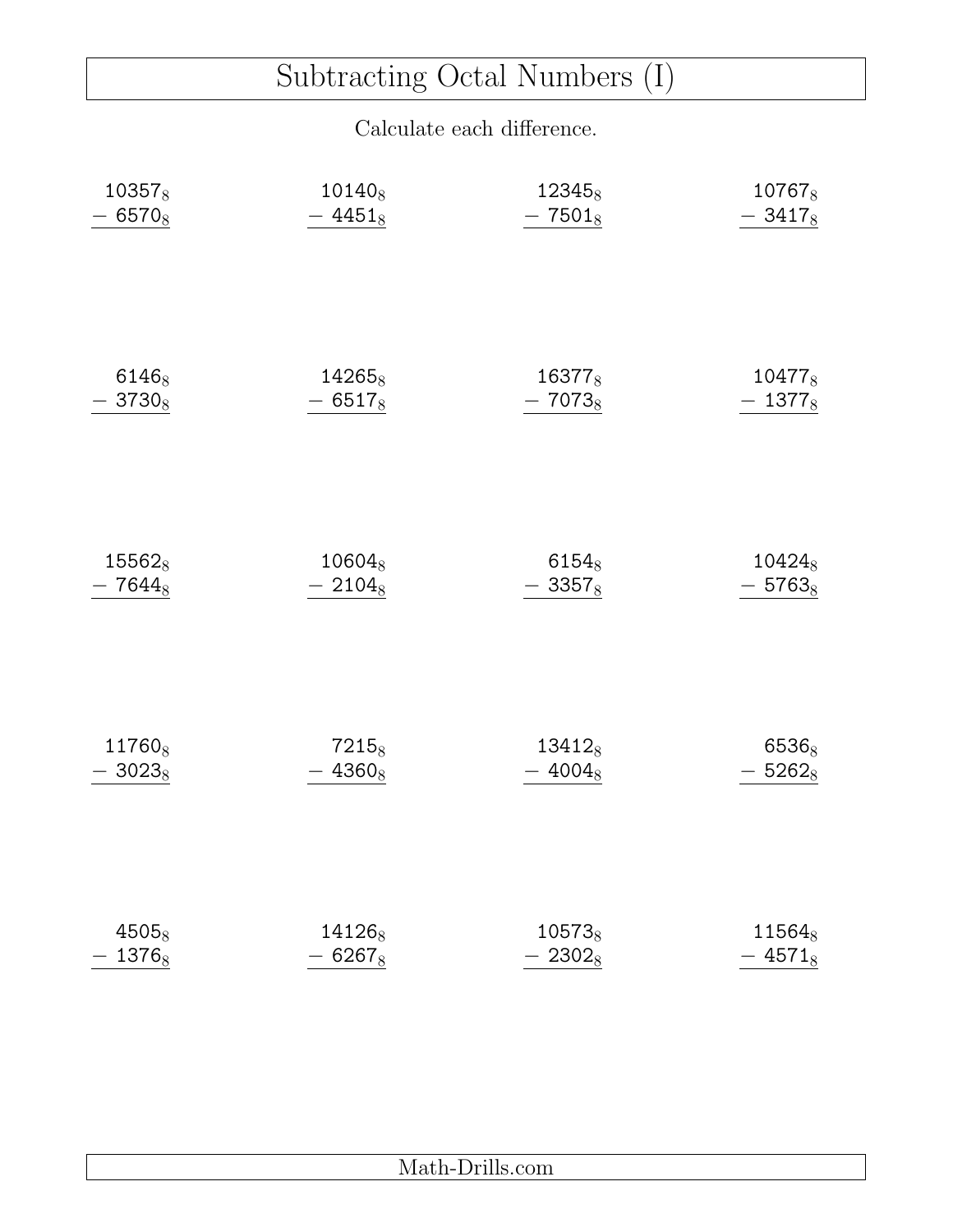### Subtracting Octal Numbers (I) Answers

| $10357_8$          | $10140_8$          | 12345 <sub>8</sub> | 107678             |
|--------------------|--------------------|--------------------|--------------------|
| $-6570_8$          | $-4451_8$          | $-7501_8$          | $-3417_8$          |
| $1567_8$           | $3467_8$           | $2644_8$           | $5350_8$           |
| $6146_8$           | $14265_8$          | 16377 <sub>8</sub> | $10477_8$          |
| $-3730_8$          | $-6517_8$          | $-7073_8$          | $-1377_8$          |
| $2216_8$           | 5546 <sub>8</sub>  | 7304 <sub>8</sub>  | 7100 <sub>8</sub>  |
| 15562 <sub>8</sub> | 10604 <sub>8</sub> | $6154_8$           | 104248             |
| $-7644_8$          | $-2104_8$          | $-3357_8$          | $-5763_8$          |
| $5716_8$           | 6500 <sub>8</sub>  | $2575_8$           | $2441_8$           |
| 11760 <sub>8</sub> | 7215 <sub>8</sub>  | $13412_8$          | 6536 <sub>8</sub>  |
| $-3023_8$          | $-4360_8$          | $-4004_8$          | $-5262_8$          |
| 67358              | $2635_8$           | 7406 <sub>8</sub>  | $1254_8$           |
| 4505 <sub>8</sub>  | 141268             | $10573_8$          | 11564 <sub>8</sub> |
| 13768              | $6267_8$           | $2302_8$           | $4571_8$           |
| $3107_8$           | 5637 <sub>8</sub>  | $6271_8$           | 4773 <sub>8</sub>  |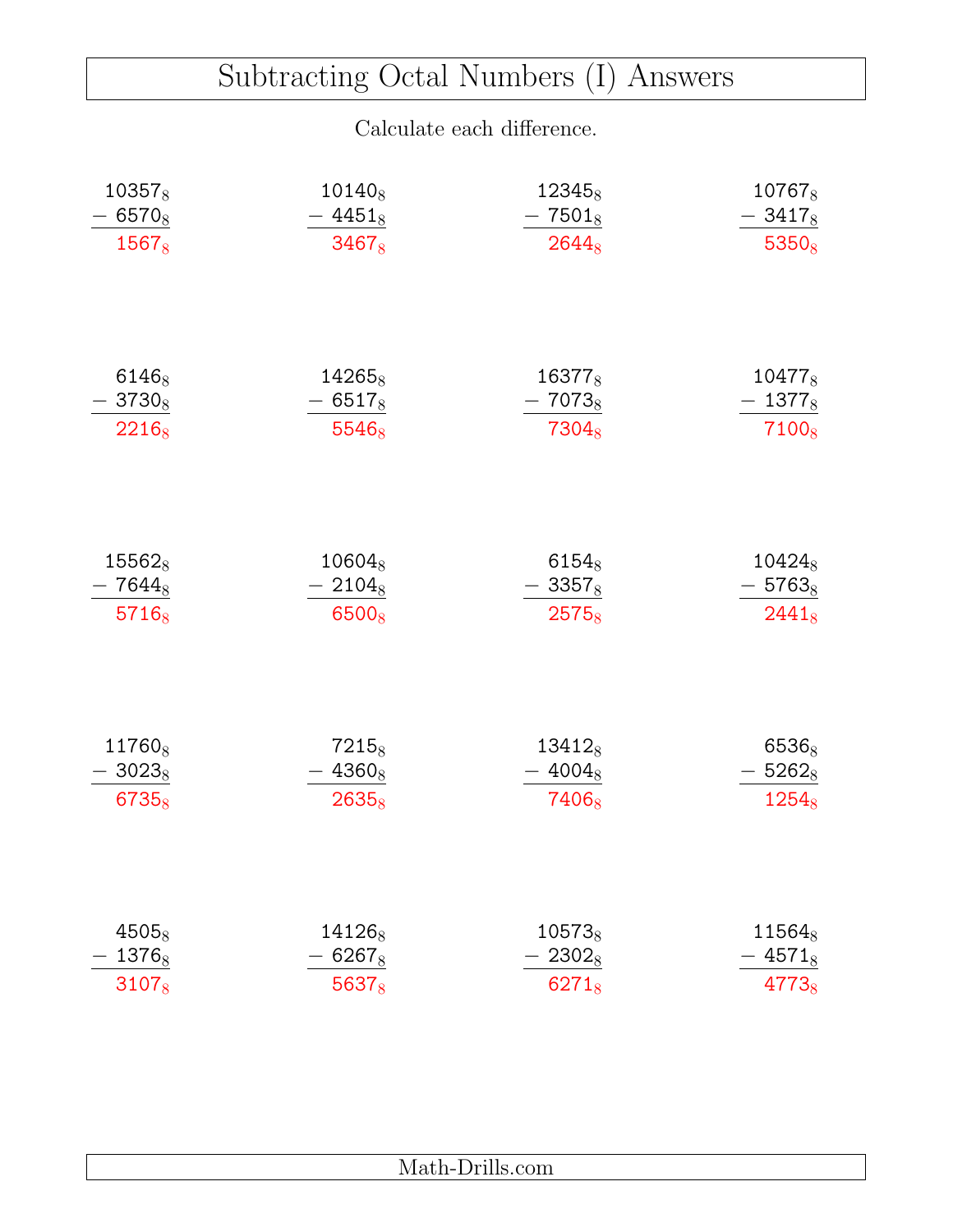# Subtracting Octal Numbers (J)

| $6441_8$  | 115768             | 153478             | 7610 <sub>8</sub>  |
|-----------|--------------------|--------------------|--------------------|
| $2436_8$  | $-7564_8$          | $-5621_8$          | $-6353_8$          |
| $3262_8$  | $4432_8$           | 14775 <sub>8</sub> | $10563_8$          |
| $-1115_8$ | $-3160_8$          | $-7340_8$          | $-6670_8$          |
| 53008     | 136248             | 120408             | 7556 <sub>8</sub>  |
| $-1407_8$ | $-4237_8$          | $-4477_8$          | $-2150_8$          |
| $7114_8$  | 11233 <sub>8</sub> | 11547 <sub>8</sub> | $13331_8$          |
| $-4255_8$ | $-6466_8$          | $-4726_8$          | $-5047_8$          |
| $14061_8$ | $12571_8$          | 121758             | 11610 <sub>8</sub> |
| $-6220_8$ | $-5300_8$          | $-6645_8$          | $-6377_8$          |

| $\ldots$ |
|----------|